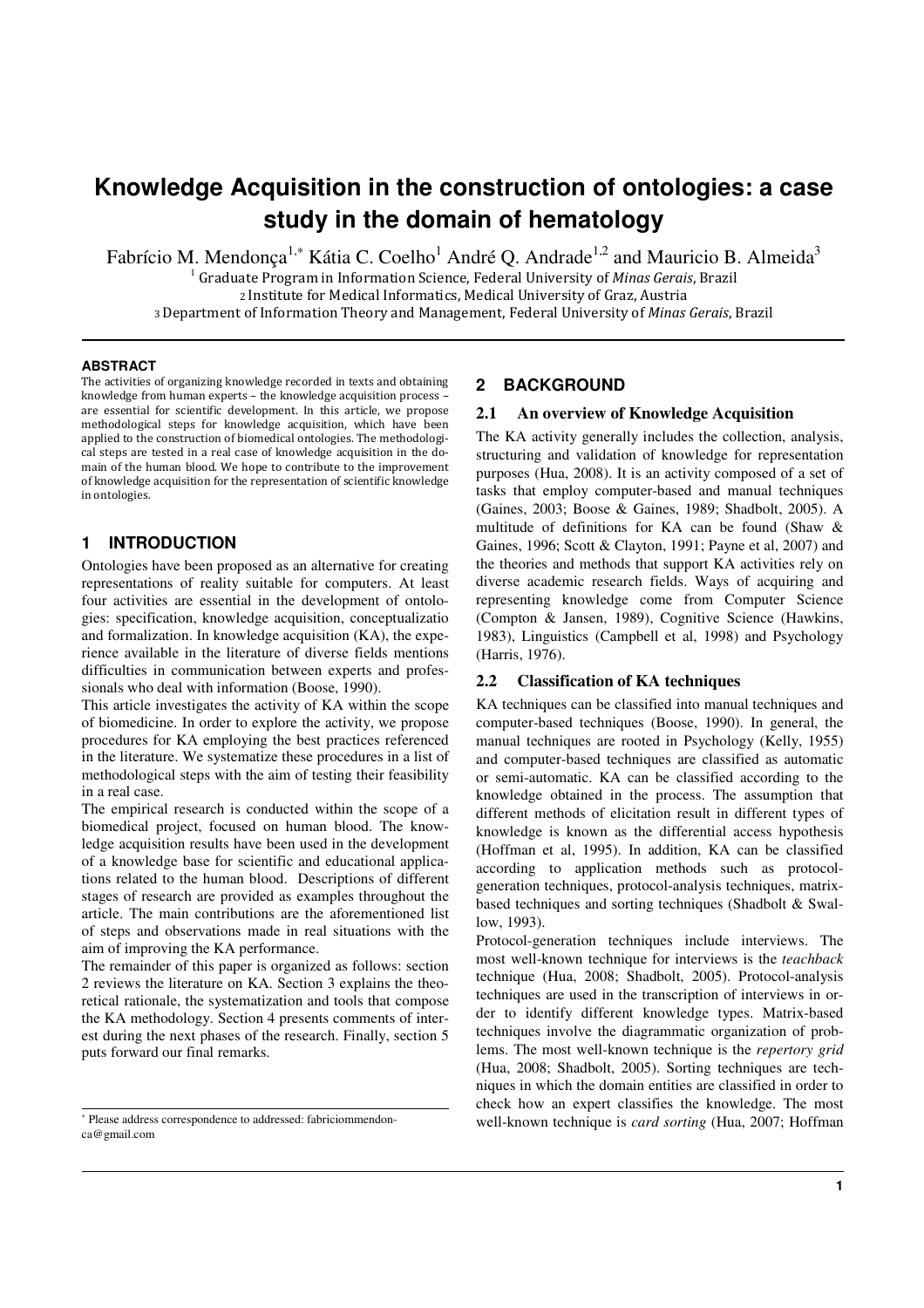et al, 1995). The Diagram-based technique consists of the creation and use of network representations, such as conceptual maps (Corbridge et al, 1994). A methodology for KA that combines card sorting and laddering can be employed in the construction of ontologies (Wang et al, 2006).

## **2.3 KA in Biomedicine**

Natural Language Processing (NLP) techniques are common in the biomedical domain (Hersh, 2009; Verspoor et al, 2006). These techniques can be divided into two main streams: the rule-based approach (Friedman et al, 2004; Hahn, Romacker & Schulz, 2002) and the statistical approach (Taira & Soderland, 1999; Sebastiani, 2002).

A comparison between the two methods involved the testing of systems using both approaches to the automatic categorization of MEDLINE abstracts (Humphrey et al, 2009) and found comparable results for most evaluated items. The results favored the statistical approach, though the authors suggested the combination of both approaches.

## **3 METHODS**

## **3.1 Case study: knowledge context and domain**

This work explores the best practices in an ongoing KA scenario applied within the scope of the Blood Project (Almeida, Proietti & Smith, 2011), an information organization initiative in hematology. The project is taking place in a medical institution responsible for hematology and blood transfusion research and that offers healthcare services for a population of around 20 million people.

#### **3.2 Methodological steps**

In this section, we describe the list of steps for KA. Then, we present a synoptic table summarizing the tasks involved and systematizing the steps in the list, which was divided into four main phases: *extraction, elicitation, validation and refinement*.

In the *extraction phase* we applied NLP techniques and tools in order to obtain candidate terms for the ontology. KA from texts consists of three main activities: construction of a corpus related to blood transfusion, codification of this corpus and information retrieval from the corpus.

The subset of the corpus related to blood transfusion uses the manual of the American Association of Blood Banking  $(AABB)$  as a source. From the  $AABB$  website<sup>1</sup> we downloaded thirty-two chapters that comprise the seventeenth edition of the manual. From this material, twenty-seven chapters were processed by the tool used for codification. This material was select as a sample according to the stage of the research underway when writing this paper. Certainly, in future works, diseases processes and clinical finding will be considered.

In the activity of codification we employed Sketch Engine<sup>2</sup>, an online tool for the creation and analysis of linguistic corpora. The fragmentation of the text into morphemes and the identification of the grammatical classes are automatically performed.

After the codification activity, we proceeded with the information retrieval from the corpus with the aim of identifying terms used to describe blood transfusion procedures. In order to do so, we used word suffixes common of medical terms (Lovis, Baud & Rassinoux, 1998) as such *-apheresis, -centesis, -desis, -ectomy, -opsy*, to mention but a few. Then, we built regular expressions using the Sketch Engine corpus query language, in order to retrieve terms related to procedures, as well as the absolute frequencies that occur in the corpus.

As a final task of the extraction phase, we analyzed the morphological productivity of the terms obtained using the British National Corpus  $(BNC)^3$  as a reference. The analysis consisted of comparing the frequency of each term in the corpus with its frequency in the reference corpus. In order to proceed with the morphological productivity analysis we used the  $AntConC<sup>4</sup>$  tool.

In the *elicitation phase*, we made use of the terms obtained in the extraction phase, which were employed as guidelines to start the contact with experts. This phase consisted of holding interviews and the application of KA techniques with experts, doctors, biologists and researchers. During the course of the interviews, sorting and matrix techniques were applied. The cycle that characterizes the clinical process, ranging from the development of an infectious disease through its treatment, was adopted to guide the approach taken with the experts. For modeling the domain, we adopted the disease as disposition approach, as proposed by (Scheuermann, Ceusters & Smith, 2009). The three major stages that comprise that cycle are: etiological process, course of disease and therapeutic response. In order to apply the described reasoning so far, a template was created in Protégé-Frames.

In the stage called *etiological process*, there is a healthy human body with characteristics that are normal according to medical parameters. In the pre-clinical manifestation of the disease, the body develops disorders, which are bearers of dispositions. Such dispositions are naturally associated with the entities' existence, for example, the disposition of the human body to get sick (Smith, 2008). There are changes in the patient already, but not noticed. The etiological process stage can be represented as follows: ETIOLOGICAL PROCESS => *produces* => DISORDER => *bears* => DISPOSITION.

<sup>2</sup> Available at: <http://www.sketchengine.co.uk/>. Access: Dec. 15, 2010

<sup>3</sup> Available at: <http://www.natcorp.ox.ac.uk/>. Access: Nov. 30, 2011

<sup>4</sup> Available at: <http://www.antlab.sci.waseda.ac.jp>. Access: July 23, 2011

<sup>&</sup>lt;sup>1</sup> Available at: <http://www.aabb.org>. Accessed: July 23, 2010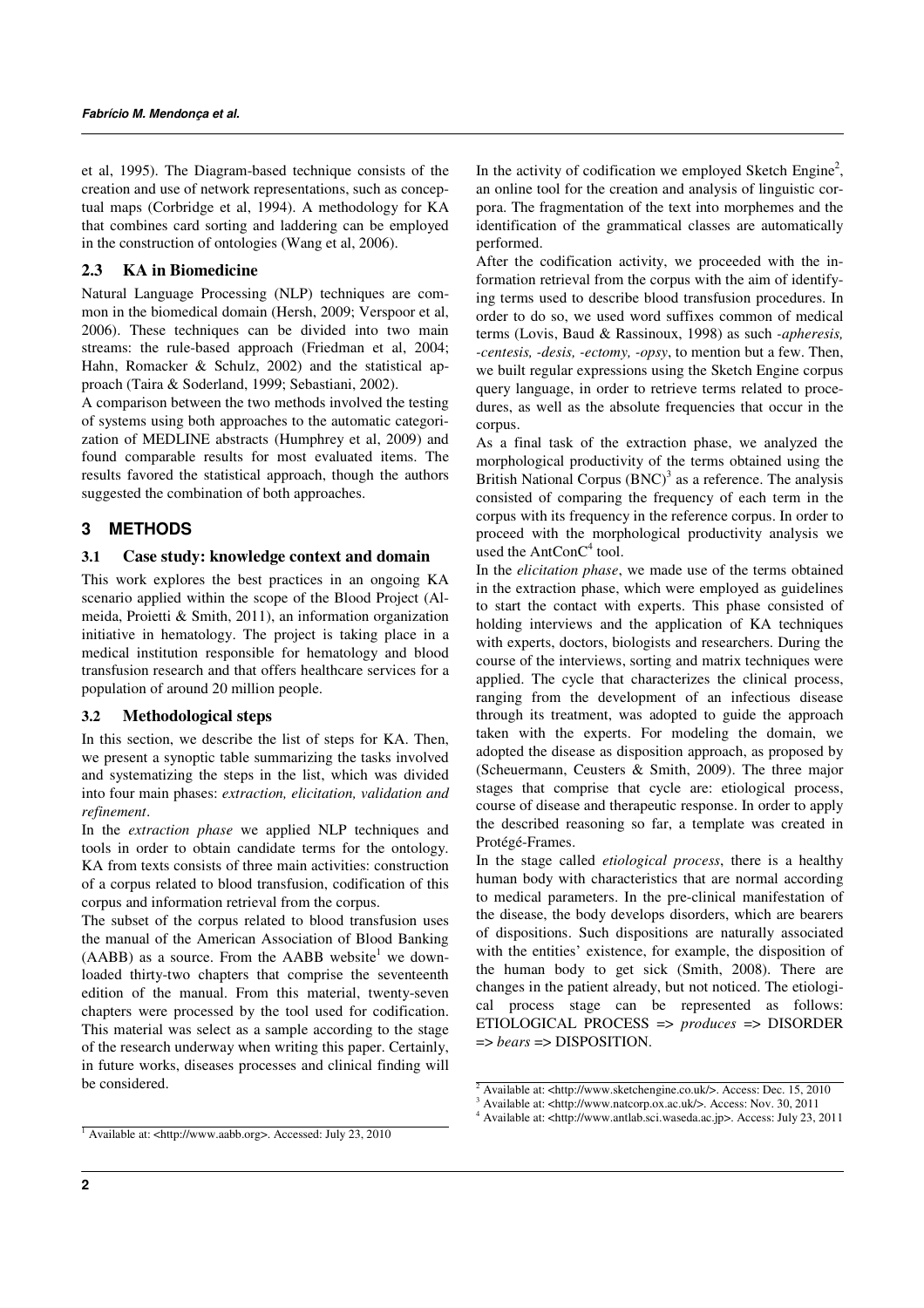The course of disease stage starts with the clinical manifestation of the disease (disposition). At this moment, the disorder manifests itself through symptoms, which the patient is able to identify. Then, a doctor identifies the disease signs through a physical exam or through a report of the patient. In this stage, it is possible to determine the clinical phenotype, that is, the principal observable characteristic of that disease. The course of disease stage can be represented as follows: DISPOSITION => *realized in* => PATHOLOGICAL PROCESS => *produces* => ABNORMAL BODY FEATURES.

In the therapeutic response phase, a sample is taken from the infected part of the body in order to perform laboratory tests. At this point, it is possible to establish a treatment plan so that the body may return to normality. The plan is the result of a diagnosis founded in the interpretative process of a clinical framework. The clinical framework is composed of symptom representation records as well as physical and laboratory exam results. The therapeutic response stage can be represented as follows: ABNORMAL BODY CONDITION => *recognized as* => SIGN AND SYMPTOM => *used in* => INTERPRETATIVE PROCESS.

The third phase of the proposed list of steps for KA, called the *validation phase*, uses wiki science tools for collaborative validation of candidate terms for an ontology. After the elicitation phase, according to the knowledge obtained, candidate terms are transferred to a wiki to then be validated by experts online.

The fourth stage of the proposed list of topics, called the *refinement phase*, uses a second template, also created using Protégé-Frames. The goal was to record information about how to integrate the different levels of granularity required to understand a disease and its manifestations. This integration involves obtaining the relations between parts of the body that a certain disease affects, the related genes and the related proteins.

|  |  |                                         |  |  | Finally, the steps put forward so far are gathered together, |
|--|--|-----------------------------------------|--|--|--------------------------------------------------------------|
|  |  | thus creating the list of steps for KA. |  |  |                                                              |

| Phase                  | Task                                          | <b>Description</b>                         | <b>Resources and</b><br>people involved                      |
|------------------------|-----------------------------------------------|--------------------------------------------|--------------------------------------------------------------|
| (1)<br>Extrac-<br>tion | 1.1 build a<br>corpus                         | Create a corpus<br>from texts              | -Medical texts<br>-K. engineer                               |
|                        | 1.2 codifica-<br>tion                         | Automatically<br>fragment texts            | -Sketch Engine tool<br>-K. engineer                          |
|                        | 1.3 informa-<br>tion retrieval                | Obtain terms<br>through suffixes           | -Sketch Engine tool<br>- K. engineer                         |
| (2)<br>Contact         | 2.1 obtain<br>knowledge                       | Hold interviews<br>with experts            | -Template Protégé<br>and teachback;<br>-K. engineer, experts |
|                        | 2.2 know the<br>terminology                   | Identify ex-<br>perts' rationale           | -Matrix Techniques<br>-K. engineer and<br>expert             |
|                        | $2.3$ see ad-<br><i>hoc</i> organiza-<br>tion | Understand how<br>experts sort<br>concepts | -Sorting techniques -<br>-Experts                            |
| (3)<br>Valida-<br>tion | 3.1 validate<br>knowledge                     | Obtain approval<br>of terms ac-<br>quired  | -Wiki Page<br>-Expert                                        |

|                        | 3.2 updating                                  | Update data<br>after each vali-<br>dation       | Wiki Page<br>K. engineer            |
|------------------------|-----------------------------------------------|-------------------------------------------------|-------------------------------------|
| (4)<br>Refine-<br>ment | 4.1 integra-<br>tion between<br>granularities | Characterize<br>related genes,<br>proteins, etc | -Template Protégé<br>-K. engineer   |
|                        | 4.2 connec-<br>tion with top-<br>level        | Connect data<br>with other on-<br>tologies      | -Template Protégé-<br>- K. engineer |

Table 1: KA list of steps proposed

 $\overline{a}$ 

## **4 RESULTS**

One evident result is the methodological list of steps described in the previous section, which has been tested and improved over the course of the research (Table 1).

In the codification activity (extraction phase), from the texts selected 369,741 tokens were automatically identified and related to parts-of-speech. Subsequently, in the information retrieval phase, 57 terms related to blood transfusion procedures were identified. Table 2 depicts the top-five terms from the set of 57 terms retrieved, which were used as a basis for starting interviews with experts:

|                | <b>Term   Frequency</b> |
|----------------|-------------------------|
| apheresis      | 124                     |
| phlebotomy     | 32                      |
| cytometry      | 20                      |
| cordocentesis  | 16                      |
| plasmapheresis | 15                      |

Table 1: top-five terms retrieved and absolute frequency

The rationale applied in the elicitation phase made it possible to understand the major stages of the disease manifestation. Table 2 presents an example of blood disease analysis following this rationale for Bernard-Soulier Syndrome:

| Etiological<br>process  | inheritance of a defect in the platelet membrane recep-<br>tor that affects the hemostasis                                                                  |
|-------------------------|-------------------------------------------------------------------------------------------------------------------------------------------------------------|
| Disorder                | platelets with a glycoprotein Ib complex (GP Ib) ab-<br>normality, either quantitative (absence of GP Ib) or<br>qualitative (mutation of GP1BA, GP1BB, GP9) |
| Disposition             | Bernard-Soulier Syndrome (A, B or C)                                                                                                                        |
| Pathological<br>process | abnormal platelet adhesion to the extracellular matrix<br>during the initial phase of plug formation                                                        |
| Symptoms                | bleeding, hematomas                                                                                                                                         |
| Signs                   | excessive bleeding, gingival bleeding, menorrhagia,<br>purpura, epistaxis, gastrointestinal bleeding                                                        |

Table 2: KA reasoning applied to a blood disease

An example of a Protégé-Frames template related to *Bernard-Soulier syndrome* is depicted in Fig. 4.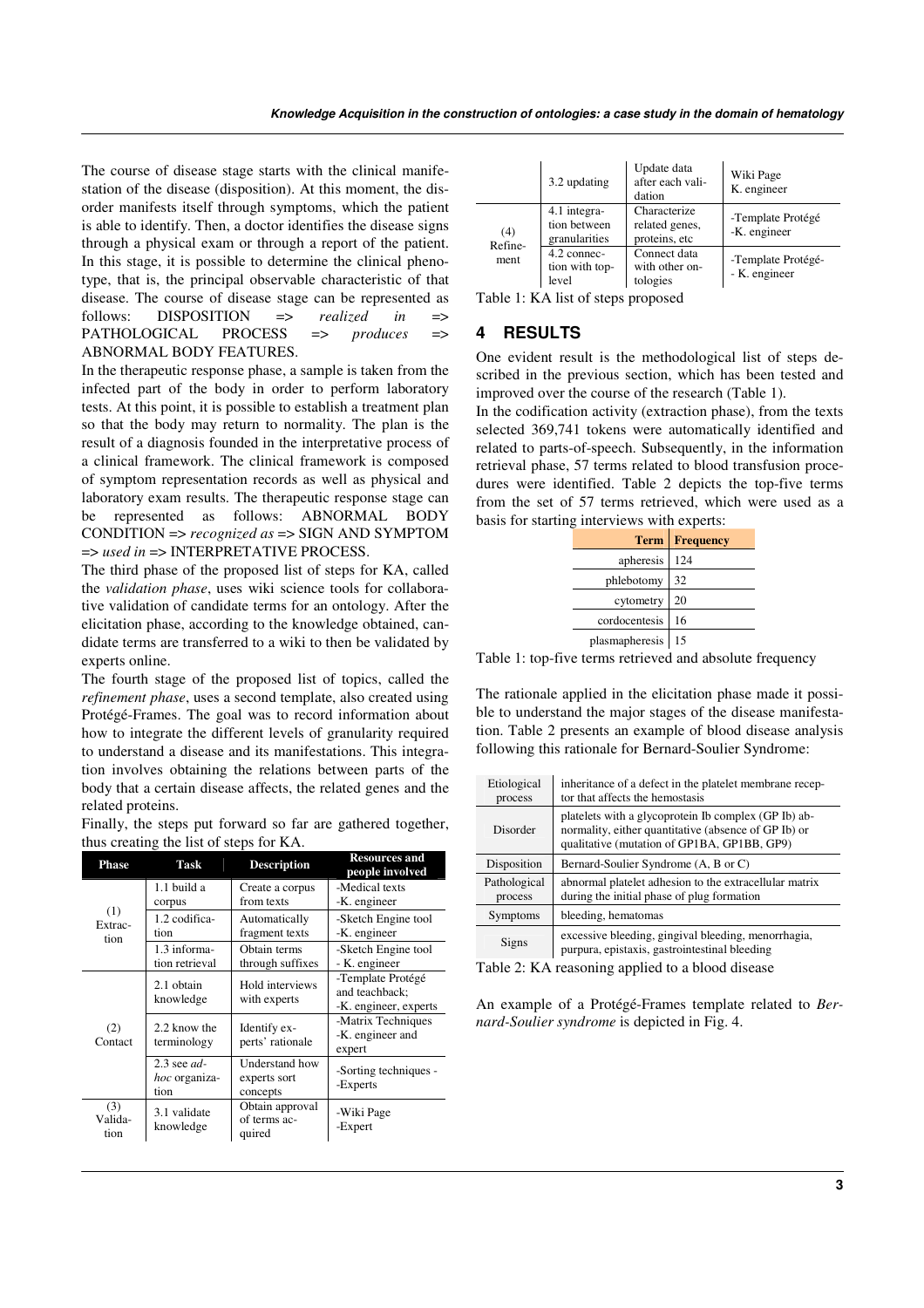

Fig. 4. Protégé-Frames template with example about blood disease

Finally, it is worth mentioning that at the time this article was being written, the ontology developed in OWL had more than 300 classes and 50 properties, and practically all the methodological steps were up and running, providing data for different ontology parts.

## **5 DISCUSSION**

In each stage of the KA process, as depict in Table 1, it is possible to identify issues to be discussed:

i) The extraction stage was undertaken mainly by a knowledge engineer using NLP tools applied to sources suggested by experts. As a means of producing a list of relevant terms in a domain, the extraction was useful in preventing the knowledge engineers from having to start interviews from scratch. In general, the terms selected were useful for describing the domain according to the opinions of experts.

ii) The contact stage is the heart of KA processes, since it is within this stage that experts share their knowledge. This stage was conducted as a cycle that involved interviews interspersed with attempts to understand the rationale used by experts to understand the phenomena in the domain. As part of this attempt, the knowledge engineer employed sorting and matrix techniques. Regarding the interview based on an ontological disease model, it is worth reporting that the results were very reasonable, insofar as the experts approved of the framework organized in the etiological process, course of disease and therapeutic response proposed by Scheuermann, Ceusters, & Smith (2009).

iii) The validation stage was conducted, in many cases, during the interviews, mainly in the beginning of the process when experts didn´t have experience with Wiki pages. In general, the validation confirmed the interviews and the teachback technique performed previously. It´s worth noticing that the difficulties in the validation stage did not occur among experts validating their own prior knowledge. Rather, the majority of cases of non-validity occurred when an expert evaluated the knowledge provided by another expert. However, the differences did not seem irreconcilable. In many cases, experts suggested referring to their own scientific publications to resolve outstanding issues.

iv) The refinement stage was conducted in the same way as the contact stage. Indeed, it was conducted as an interview merged with work to understand the rationale behind and organization of the experts'concepts. When analyzing the results, one can conclude that this stage provides useful insights into the building of ontologies in terms of interoperability. This is because the refinement stage is based on the premise of connection to top-level ontologies.

Observations made over the course of all these stages allowed us to identify problems that occur in the KA process for which solutions have been sought as the research has continued. These problems are the result of the influence of the following factors:

i) factors related to the expert profile, such as: training, experience and previous participation in similar projects, limitations in expertise;

ii) contextual factors, such as: cultural, geographical, political and financial issues, lack of access to information sources and deficiency in organizational structure;

iii) factors related to the interaction between expert and knowledge engineer, such as: short-term outlook (KA is seen as "additional work") and domain complexity;

iv) factors that make recording results difficult, such as: non-approval by the expert of the results of the activity and constant advancement in the scientific field.

Concerning the proposed elicitation technique (section 3.2), which is based on Scheuermann, Ceusters & Smith (2009), one can argue that there is a methodological pitfall when using a formal disease model to acquire knowledge. It could be argued that relevant domain knowledge could be missed by doing so, because what would be acquired is something of a pre-conceived frame of meaning. However, we observed that some sort of structure was required to conduct the activity and save time, mainly considering the limited availability of the experts. According to our experience in this study of case, knowledge missed for this reason may be dealt with using complementary techniques. The interviewees were not constrained when talking and teachback techniques were employed to give them the chance to clear up misunderstandings and flaws. In addition, the ontological disease model was used only to organize the interview and to make notes, not in an attempt to formalize knowledge directly.

The NLP techniques applied aimed at collecting candidate terms for the ontology, instead of trying to populate it directly. In this sense, the use of those techniques was important to obtain a first list of candidate terms. Even though